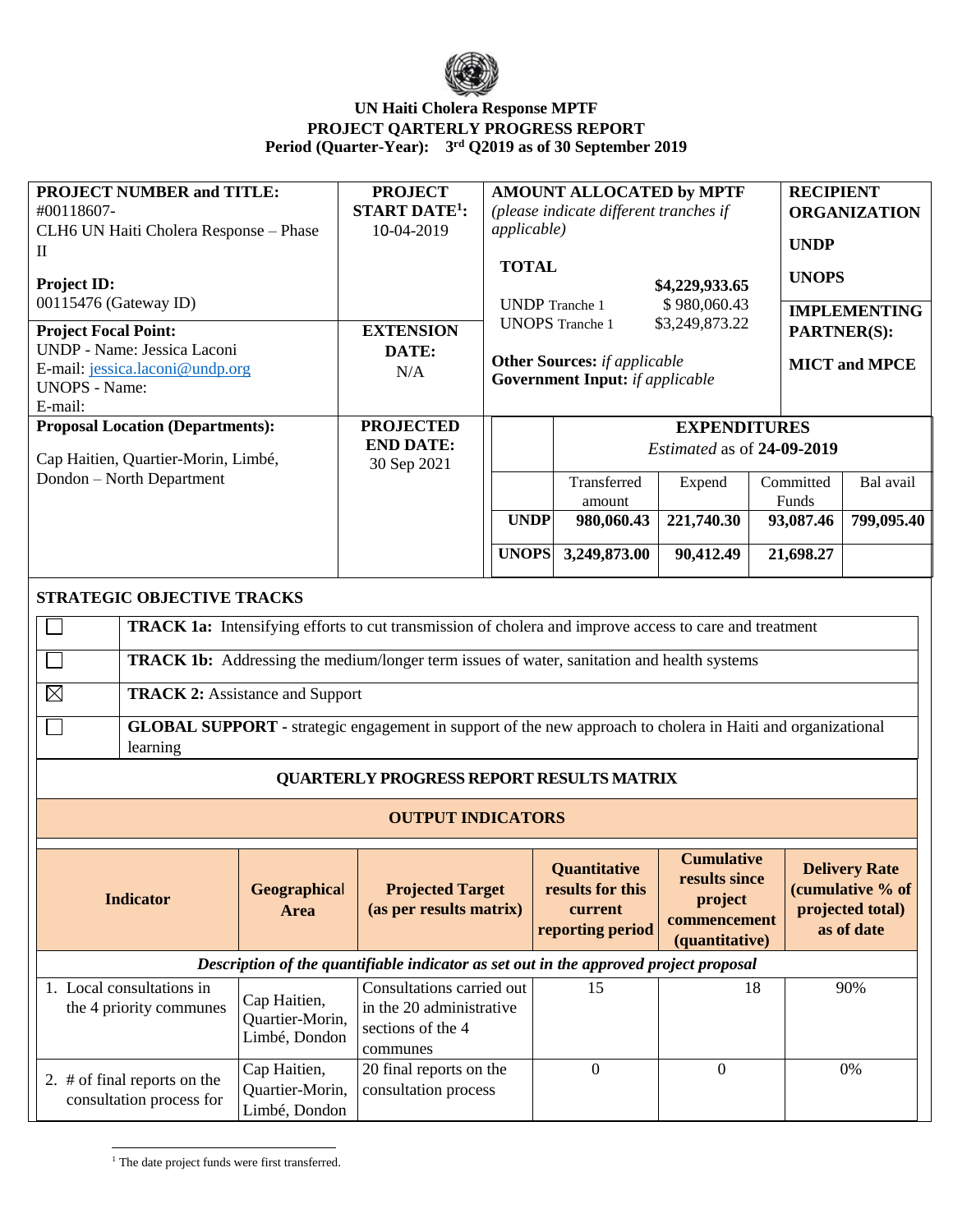

### **UN Haiti Cholera Response MPTF PROJECT QARTERLY PROGRESS REPORT Period (Quarter-Year): 3 rd Q2019 as of 30 September 2019**

| the selection of the<br>community project                                                                                                                        |                                                                                               |                                                                                                                                               |          |              |     |
|------------------------------------------------------------------------------------------------------------------------------------------------------------------|-----------------------------------------------------------------------------------------------|-----------------------------------------------------------------------------------------------------------------------------------------------|----------|--------------|-----|
| 3. # of design packages<br>completed % of delivery<br>for construction sites                                                                                     | Cap Haitien,<br>Quartier-Morin,<br>Limbé, Dondon                                              | 20 design packages<br>100% of delivery for<br>construction sites                                                                              | 0        | N/A          | N/A |
| 4. Technical assistance<br>trainings for sustainable<br>management of<br>infrastructures.<br>Sustainable management<br>maintenance for each<br>community project | Cap Haitien,<br>Quartier-Morin,<br>Limbé, Dondon                                              | Each project has its own<br><b>Operational Maintenance</b><br>Committee<br>20 projects active after 1<br>year of infrastructure<br>terminated | $\Omega$ | $\mathbf{0}$ | 0%  |
| 5. Preparation and<br>development of a<br>catalog, a project guide<br>with financial estimates<br>and feasibility<br>constraints                                 | Cap Haitien,<br>Quartier-Morin,<br>Limbé, Dondon<br>(Applicable for<br>the entire<br>country) | Have a set of small<br>projects to facilitate<br>discussions and choices<br>during technical<br>consultations                                 | N/A      | N/A          | 90% |

| <b>BENEFICIARIES:</b>                                         |         |                             |           | <b>OTHER:</b> |
|---------------------------------------------------------------|---------|-----------------------------|-----------|---------------|
| $#$ of beneficiaries and disaggregated data, where applicable |         |                             |           |               |
| <b>No. of Beneficiaries</b>                                   |         | <b>No. of Beneficiaries</b> |           |               |
| Female                                                        | 220,140 | Communities                 | <b>20</b> |               |
| <b>Youth Female</b>                                           |         | <b>Total</b>                | 20        |               |
| Male                                                          | 201,529 |                             |           |               |
| Youth Male                                                    |         |                             |           |               |
| <b>TOTAL</b>                                                  | 421,669 |                             |           |               |

#### **Updates and Key Achievements**

- As of today, 18 out of 20 community platforms were formed with the participation of victims (indicator #1). The mobilization has been initiated in the two remaining communities (Cap-Haitien downtown and 1<sup>st</sup> Communal section of Quartier Morin), to present and explain the Community Assistance project and to train the platforms.
- The platforms have been launched building on methodological recommendations made by the Office of the Special Envoy.
- **•** Progress was made on the catalog of infrastructure (indicator #5); document is 90% completed.

Delays or Deviations

- During the last quarter, progress was negatively affected by the political unrest and security situation in Haiti. The political turmoil in June and September led to violence in the project area leading to a number of meetings being cancelled or repeatedly postponed.
- According to the original project schedule, community platforms were to be 100% completed by the end of September (indicator #1) and the project identification process should be reaching completion by November (indicator #2). However, social mobilization activities in the field keep continue to be disrupted and, at the moment, the uncertainty related to the current instability of the country makes it challenging to update the overall project schedule to be more realistic.